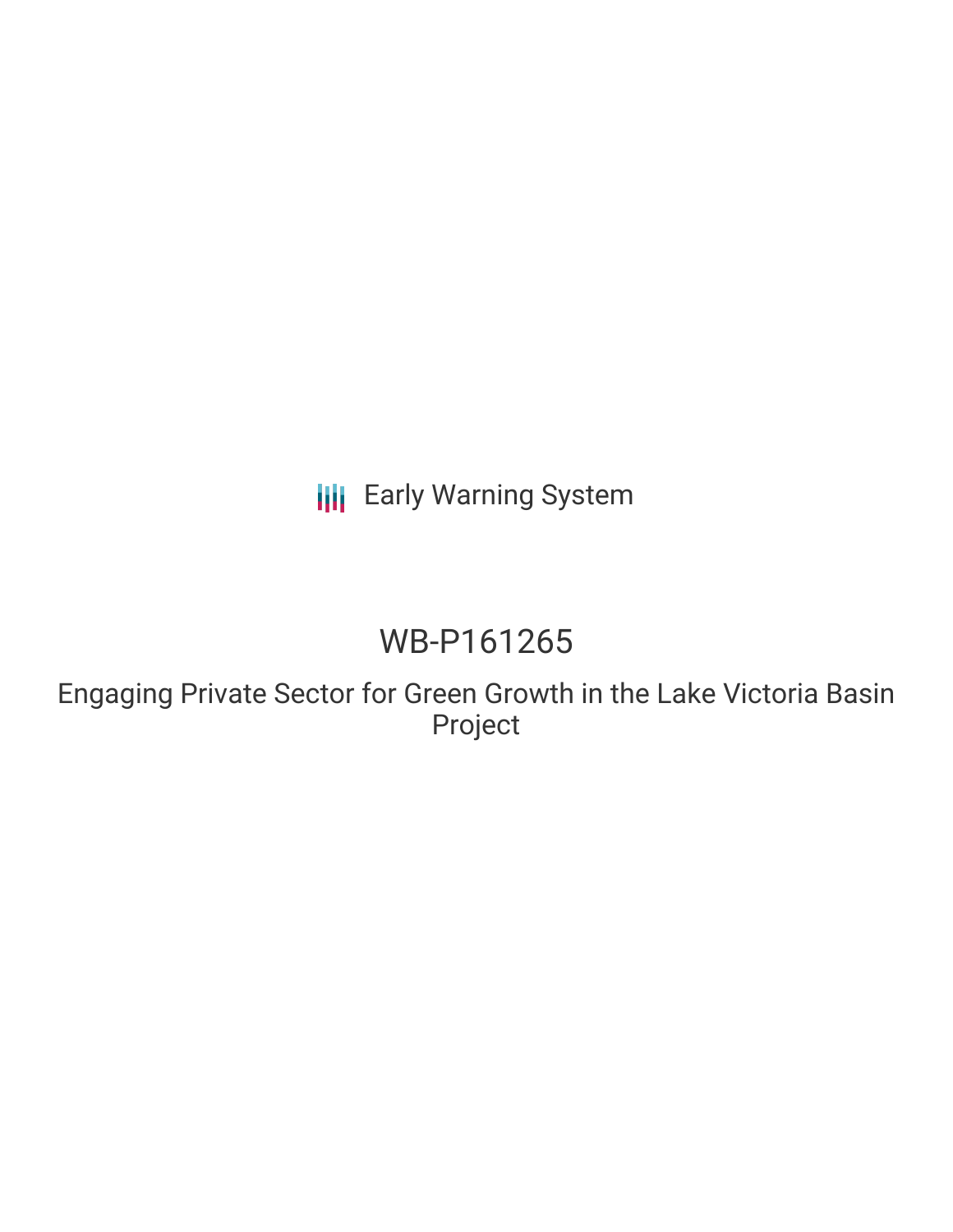

#### **Quick Facts**

| <b>Financial Institutions</b> | World Bank (WB)                |
|-------------------------------|--------------------------------|
| <b>Status</b>                 | Active                         |
| <b>Bank Risk Rating</b>       | B                              |
| <b>Voting Date</b>            | 2017-09-28                     |
| <b>Borrower</b>               | EAST AFRICAN COMMUNITY (EAC)   |
| <b>Sectors</b>                | <b>Climate and Environment</b> |
| <b>Project Cost (USD)</b>     | $$3.65$ million                |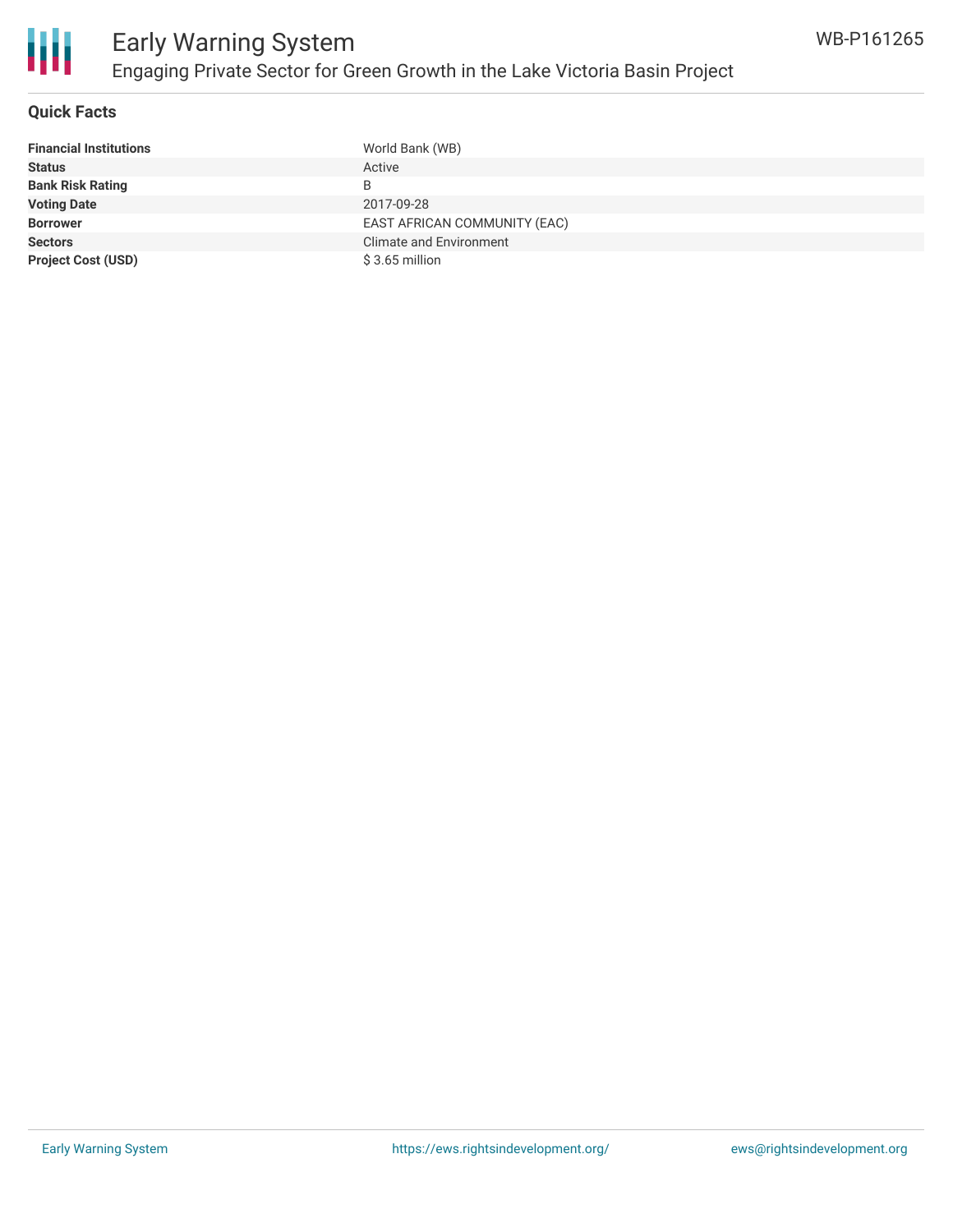

#### **Project Description**

#### Proposed Development Objective(s)

To enhance private participation in resource-efficient and cleaner production and sustainable land management within the Lake Victoria Basin

#### Key Results

The project aims to expand the success of the Resource Efficient and Cleaner Production (RECP) pilot program, leveraging successful partnerships to bring in new elements, such as sustainable supply chains and industrial symbiosis which are expected to play a major role in the scale-up of sustainable land management within the basin (as many of the local industries are agro-processors) and the joint adaptation and mitigation impacts that accompany it. This would provide a platform for expanding private sector engagement in the possible next phase of LVEMP, or otherwise inform LVBC and RECP programs that may be supported from other sources in future.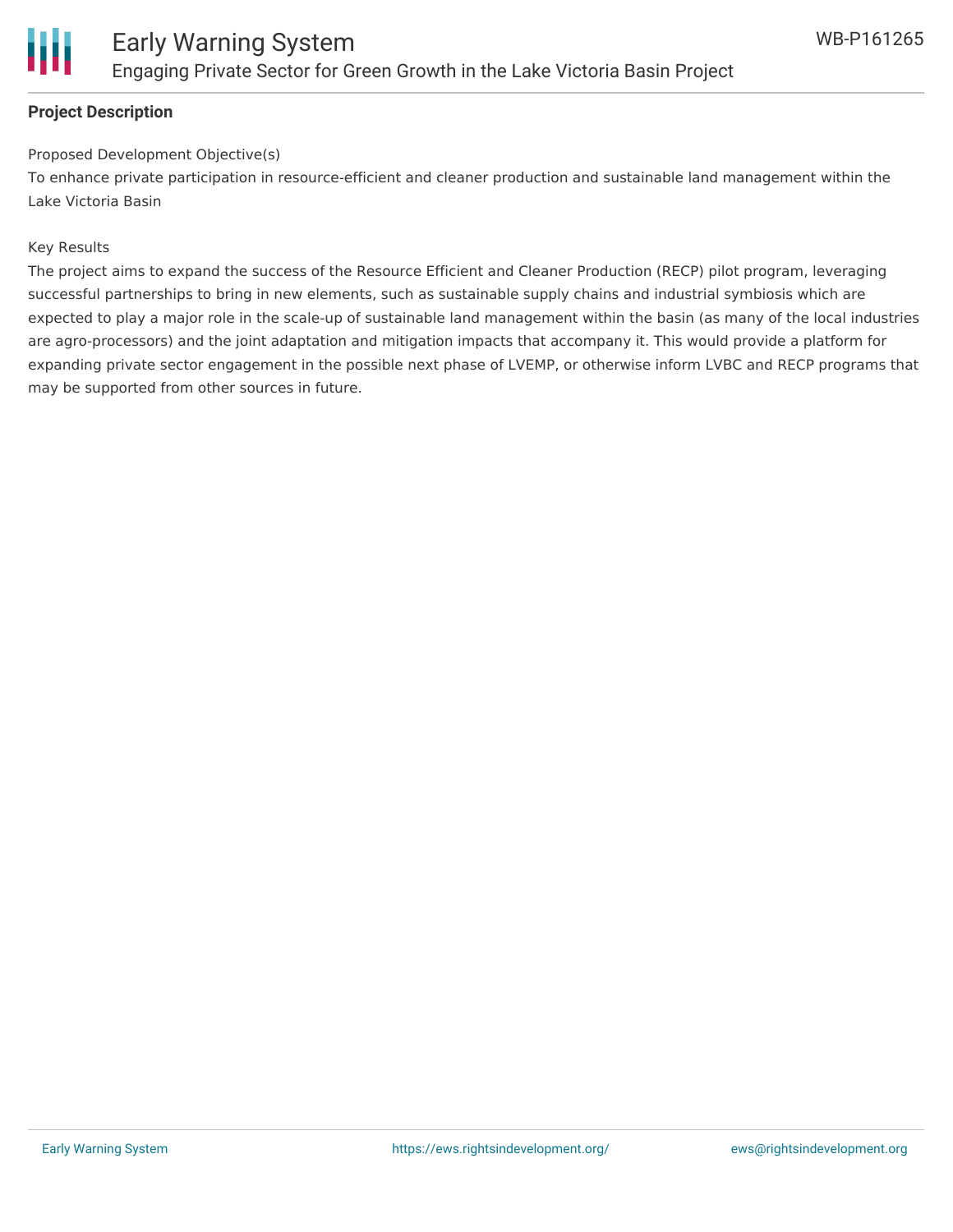

## Early Warning System Engaging Private Sector for Green Growth in the Lake Victoria Basin Project

#### **Investment Description**

World Bank (WB)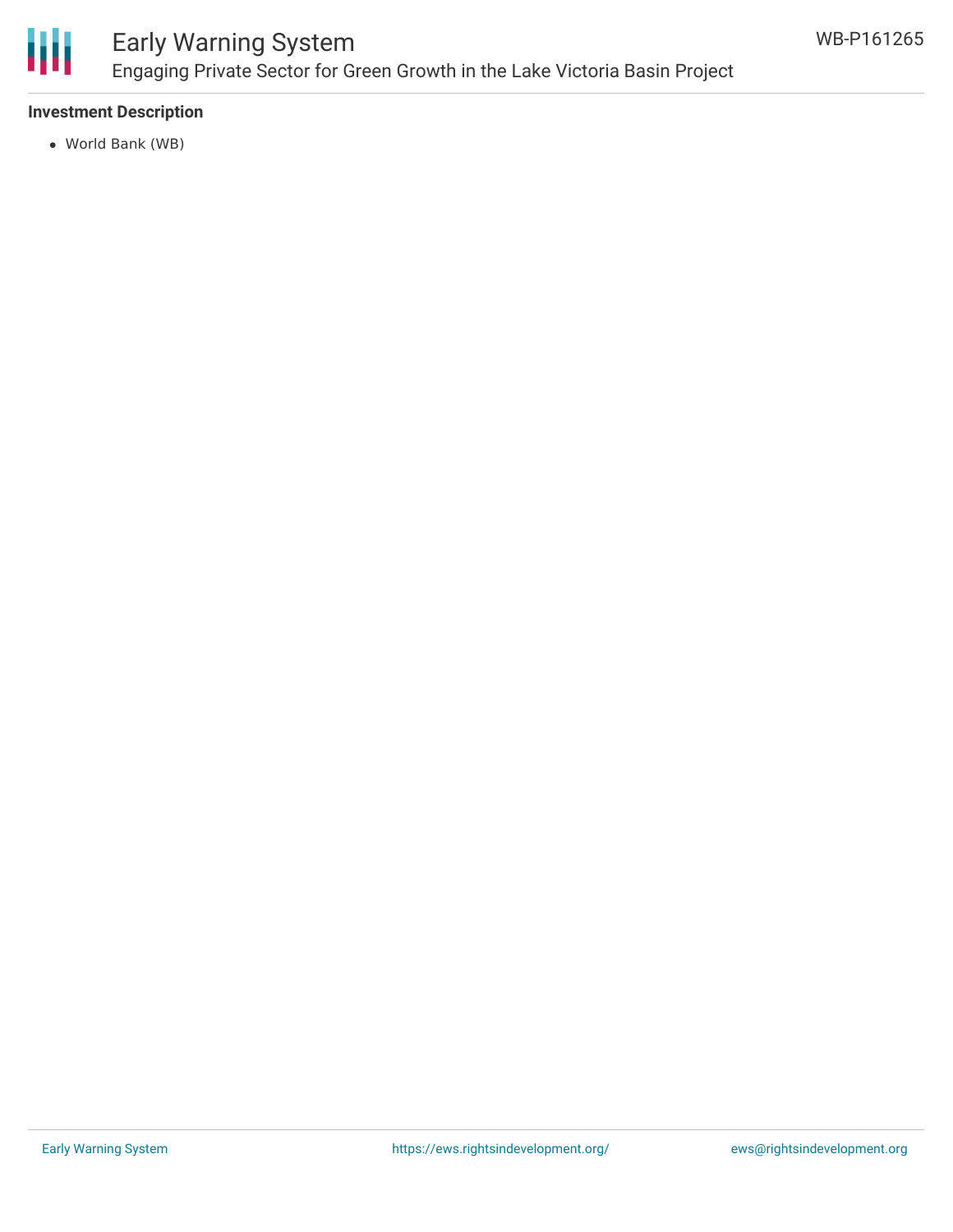

#### **Contact Information**

Name: Lake Victoria Basin Commission Contact: Raymond J. Mngodo Title: Regional Project Coordinator Tel: 254-57-2026894 Email: mngodo@lvbc.org

#### ACCOUNTABILITY MECHANISM OF WORLD BANK

The World Bank Inspection Panel is the independent complaint mechanism and fact-finding body for people who believe they are likely to be, or have been, adversely affected by a World Bank-financed project. If you submit a complaint to the Inspection Panel, they may investigate to assess whether the World Bank is following its own policies and procedures for preventing harm to people or the environment. You can contact the Inspection Panel or submit a complaint by emailing ipanel@worldbank.org. You can learn more about the Inspection Panel and how to file a complaint at: http://ewebapps.worldbank.org/apps/ip/Pages/Home.aspx.